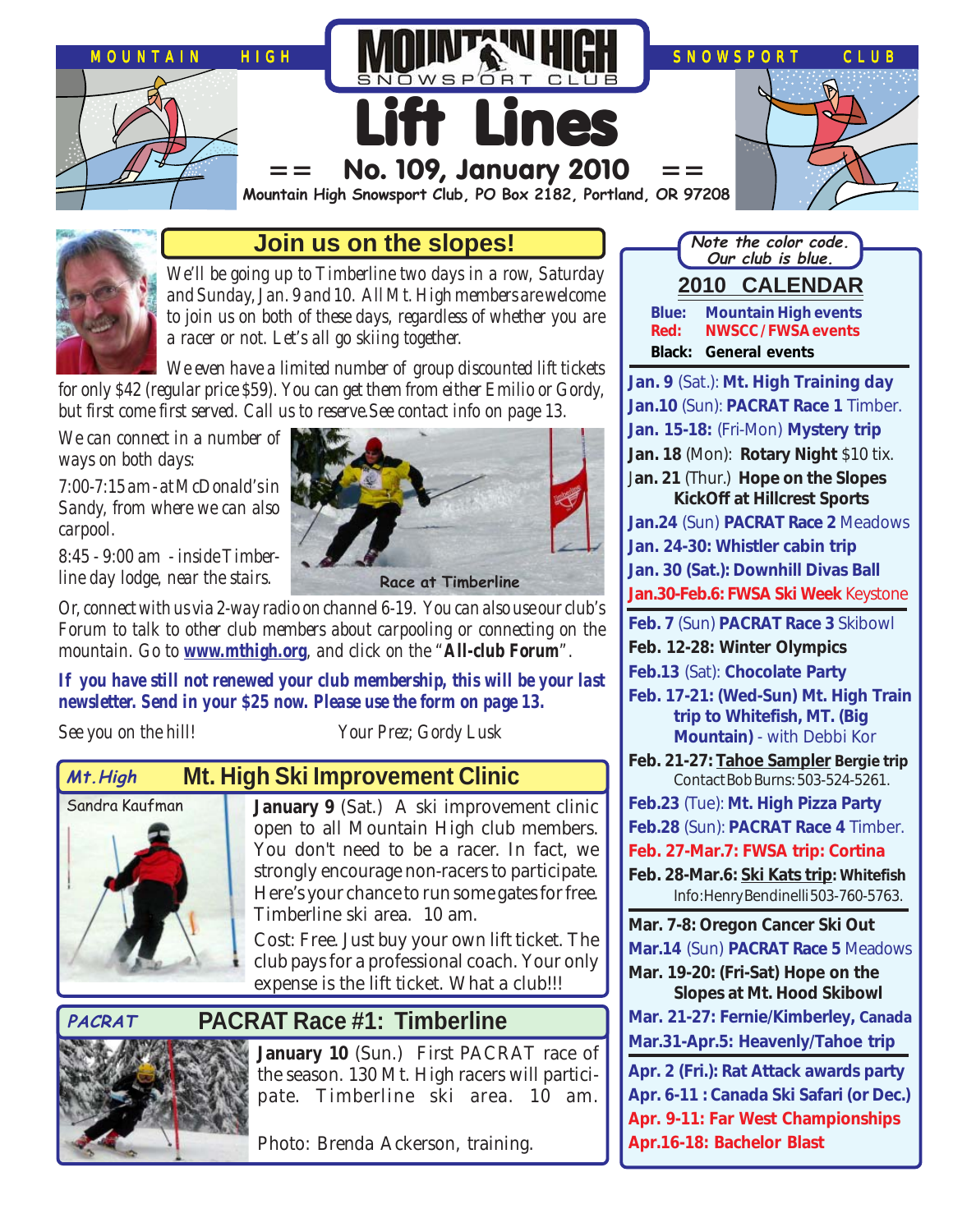### *MOUNTAIN HIGH* **Upcoming Events** *SNOWSPORT CLUB*

Free training! What a club!

Training starts at **10 am**.

**Jan. 9** (Sat.) Improve your technique, be more precise in your turns, warm up for the

season.

this!

Best of all: your club is paying for

**Ski Improvement Day Mt.High \$10 Rotary Night at Meadows**



**Jan. 18** (Mon.)



Ski Tickets for \$10, but must be purchased from Rotary Club members,

not at the Meadows ticket window. All proceeds go toward Rotary services.

Mt. Hood Meadows, Monday Jan 18, 2pm - 9pm. There are 3 ways to buy your ticket:

1. At **Hillcrest Ski & Sports**, 2506 SE Burnside Road, Gresham,, OR 97080. Cash only. For questions, call: 503-665-4455. Thanks to Dexter Hill for this info.

2.From **Kris Inman**,by mail (before January 8th). Send a \$10 cash or check made out to "Hood River Rotary" and mailed to Kris Inman, 1866 NW Aspen Ave, Portland, OR 97210. But only if mailed by Jan. 8th. Kris will not be available to help you after Jan.10.

3. On Monday, Jan 18, you may buy the lift ticket at Meadows..... from Rotarian **Chuck Hinman**, He is the manager of Hood River Inn. Chuck will stand in the Meadows upper coffee shop at the top of the breezeway stairs beginning at 1:30PM.

## **Hope on the Slopes Kick-Off**

Yes, the training is free for our club members, and all you have to do is show up. Thanks to **Gordon Lusk** for arranging all this. The lift ticket is not included.

Location: **Timberline ski area**. Pucci main run.

**Elaine** will have membership cards available for those who have not received one yet. See her near the stairs

Buy your own, or use your season pass.



in the day lodge at 8:45 - 9:00 am.

**Jan. 21** (Thursday): 6 - 8 pm.

Come help kick off this season's Hope on the Slopes event. Bring your friends who might be

interested in participating this year. There will be give-a-ways  $\overline{\smash{)}\ }$  discounts  $\overline{\smash{)}\ }$  prizes etc.

Location for the kick-off: **Hillcrest Ski & Sports**, 2506 SE Burnside Road, Gresham,, OR 97080. Ph.: 503-665-4455.

The actual event is on **March 19-20** at **Mt. Hood Skibowl**, ... but we need to start promoting it, start forming teams, do some fund-raising, let our friends know we are involved. See more on page 9.

## **Downhill Divas Ball**



**Lisa Ratzlaff** has invited us all to a ball! Lisa is a Mt. High member. She and some of her Skiyente "sisters" are putting together a fundraising party for the Oregon Cancer Ski Out. Their team is called the Downhill Divas.

The location will be: "Life of Riley" tavern, 300 NW 10th Ave., Portland, OR 97209, in the Pearl District. There will be a light dinner, dancing, and a silent auction, all for **\$30** per person. See the complete announcement and a flyer, on our web site, on the EVENTS page at: **[http://www.mthigh.org/](http://www.mthigh.org/Events.htm#Downhill_Divas_Ball) [Events.htm#Downhill\\_Divas\\_Ball](http://www.mthigh.org/Events.htm#Downhill_Divas_Ball)**

 Anyone who wants to purchase tickets or has any questions can contact Lisa Ratzlaff at lratzlaff@comcast.net. Hurry and buy your ticket before they sell out! Space is limited.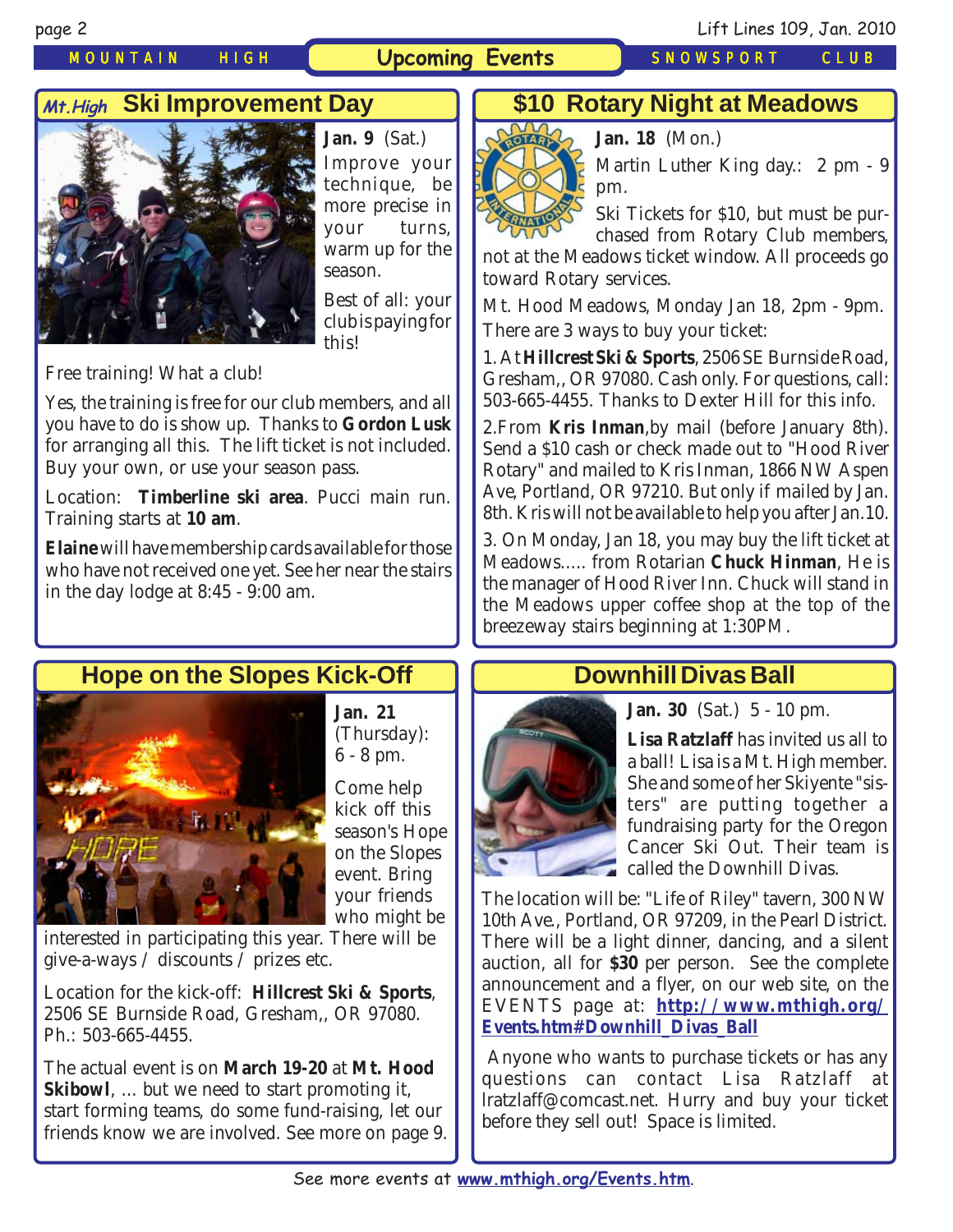#### **Ski & Club Activities** *SNOWSPORT CLUB*

## **FREE \$KIING CORNER**

1. Use your **Ski Fever Show** 2 for 1 coupons for **Ski Bowl, Mt. Hood Meadows, Timberline, Hoodoo, Mt. Ashland, Mission Ridge, and Whistler/Blackcomb**. It's not free, but 2 for-1 is good.

2. **Shell offers lift ticket coupons** (Jan. - Apr.) for ski areas in Oregon, Washington, Idaho, and British Columbia when you buy 10 gallons of gas. **<http://skifreedeals.com/home>**. Stamp and staple your reciept and the coupon.

3. **Warren Miller vouchers:** Free ticket to **Mt. Bachelor**, any Tuesday - Friday (except holidays). Also, a 2-for-1 at **Crystal Mt.**, Monday-Thursday in early December or in March. Also, free lift tickets to: **Big White**, **Silver Star**, and **Sun Peaks**, any time before Dec. 19, 2008 or any time after March 25, 2009.

4. **Big White** & **Silver Star**: Free skiing Nov. 26 - Dec. 18, if you stay a minimum of 2 nights at the resort. They offer this every year!

5. **Hoodoo ski area** offers \$19 lift tickets on Tighwad Tuesdays, from Jan. 5 - March 16.

6. **Win A Private Ski Trip With 19 friends In BC's Great Mountain Giveaway!** Details at **[http://www.onthesnow.com/news/08/a/](http://www.onthesnow.com/news/08/a/9843/win-a-private-ski-trip-with-19-friends-in-bcs-great-mountain-giveaway# ) [9843/win-a-private-ski-trip-with-19](http://www.onthesnow.com/news/08/a/9843/win-a-private-ski-trip-with-19-friends-in-bcs-great-mountain-giveaway# ) [friends-in-bcs-great-mountain-giveaway#](http://www.onthesnow.com/news/08/a/9843/win-a-private-ski-trip-with-19-friends-in-bcs-great-mountain-giveaway# )** 

The winner of the sweepstakes gets a fiveday, four-night ski or snowboard vacation to one of British Columbia's resorts. The prize includes accommodations, lift tickets, rentals, and round trip airfare. The prize also includes 19 of your friends or family.

#### **Special, single day deals**

- **Nov. 26: Sun Peaks, B.C.** Free skiing for all US citizens on Thanksgiving. The next day, Nov. 27, free for Canadians.
- **Jan. 18** (Mon.)**: Rotary Night at Meadows**, 2 - 9 pm for \$10. Contact Kris for tix, **[Kinman223@aol.com](mailto:Kinman223@aol.com)**, 503-223-5023.
- **Feb. 13** (Fri.)**: 49 Degrees North**. Night skiing from  $4 - 8$  pm for  $\$4 + 2$  cans of food.
- **Mar. 21** (Sun.)**: Crystal Mt.**, WA: Half priced tickets for NWSCC members (i.e. all NW ski clubs, including Mt. High.)
- **Mar. 28** (Sun.): **Mt. Ashland**. Ski/ride against hunger. 5 cans of food for free ticket.

### **Two Mountain High Parties in February!**



Our club will have two opportunities for socializing in February:

**Feb. 13** (Sat.): **Olympic Chocolate Party**, with prizes for the Most chocolatey, Lightest but still Decadent, and Most creative desserts.

Our hostess will be Debbi Kor. We can also watch some Men's Speed skating and Ski jumping.

**Feb. 23** (Tue.) A **Quarterly all-club meeting**, which has traditionally been a pizza party. 6:30- 9:00 pm, at the Round Table Pizza, 10070 SW Barbur Blvd.

## **Mt. High Adopts a Highway!**



Our club has adopted a 2-mile strech of Hwy 26, from about Mirror Lake to Trillium Lake, mileposts 51 - 53. We just need to commit to keeping that part of the highway clean. We will organize two cleanup days, in the Spring and Fall.

We also financially support the Mt. Hood volunteer Ski Patrol, World Cup Dreams (USSA) and

looking for other Snow Sports related charities. Mt. High is working hard on being more involved with the skiing environment and making it safer and more fun.

### **Sunday Morning Christian Devotional**



**Doug Pilcher**, a veteran PACRAT racer and one of our Mountain High members, has offered to lead a devotional Bible study on Sunday mornings, on each PACRAT race day.

It will be a bible study, starting at **7:30 am**, or whenever you can get there, in the day lodge. At

**Timberline**, it will be at the first set of tables as you go up the stairs on the left. For the **Meadows** race, it will be on the top floor, in the glass-covered span bridging the North and South Lodge.

Every one is invited and Doug will have a few extra bibles. You don't need to be a racer to participate. Even if you are a bit late, just come. Contact Doug at: **[PilchD@molalla.net](mailto:PilchD@molalla.net)**, 503-759-4899 or 503-799-6201 (cell).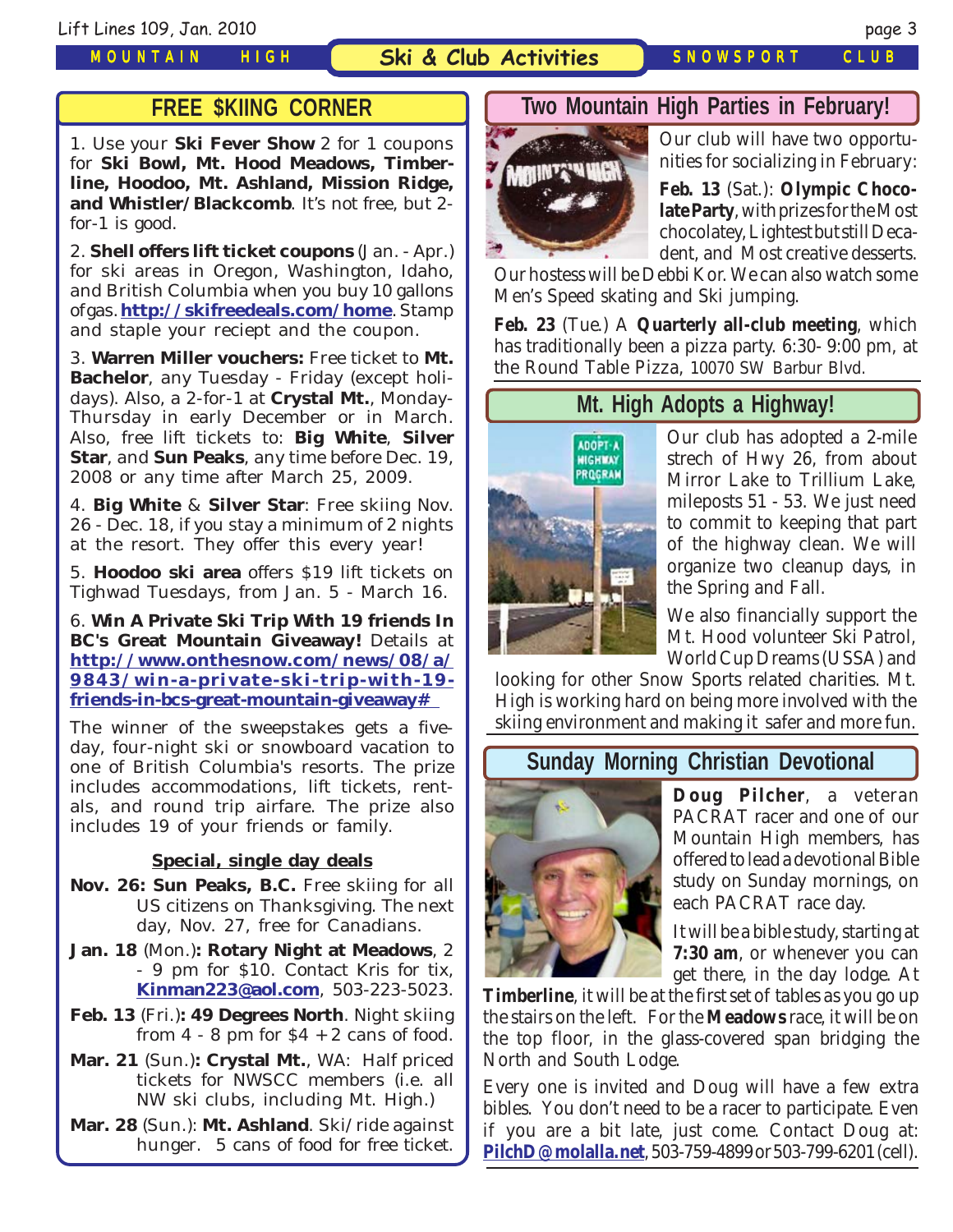*MOUNTAIN HIGH* **Recreational Racing** *SNOWSPORT CLUB*

## **PACRAT Racing videos**

**Pacific NW Area Clubs Recreational Alpine Teams**



Just to get everyone pumped up about racing, **Bruce Kuper** has set up a special Channel on YouTube called the Black Diamond Thunder Channel. Check out this link to the video of the last race last year:

**Race 5 Link:** [http://www.youtube.com/](http://www.youtube.com/watch?v=usT9cv3eCik ) [watch?v=usT9cv3eCik](http://www.youtube.com/watch?v=usT9cv3eCik ) 

**Bruce Kuper** Racer & videographer

**BlackDiamondThunder Channel Link:**

#### [http://www.youtube.com/user/](http://www.youtube.com/user/BlackDiamondThunder#p/u ) [BlackDiamondThunder#p/u](http://www.youtube.com/user/BlackDiamondThunder#p/u )



This is the channel where Bruce Kuper will post future videos. You can find a link to it on the Mountain High's RACING page, at: http://www.mthigh.org/ Racing.htm. When you are on the RACING page, just click on the image that says: "Bruce's Videos".

### **Upcoming Events**

Remember these upcoming events:

- **January 9** Timberline training day for all Mt High Ski Club Members \$0 plus lift ticket
- **January 10** First race at Timberline, start time for us is TBD by random draw
- **January 24** Second race at Medows on Middlefork
- **February 7** Race 3 at Mt. Hood Skibowl, on DogLeg.
- **February 28** Race 4 at Timberline.
- **March 14** Race 5 at Mt. Hood Meadows on Stadium.

#### **Racing Resources**

- 1. Mt. High web site: **[www.mthigh.org/Racing.htm](http://www.mthigh.org/Racing.htm)**.
- 2. PACRAT web site: **[www.pacrats.org](http://www.pacrats.org/)**.
- 3. Bruce: **[Yuffiet@comcast.net](mailto:Yuffiet@comcast.net)** or: 503-697-7892.

Each year some of our skiers also go to the Far West Ski Racing Association **Championship races**.

| <b>2010 PACRAT Race Dates</b> |                                                       |  |  |  |
|-------------------------------|-------------------------------------------------------|--|--|--|
| <b>Date</b>                   | Location                                              |  |  |  |
|                               | Nov. 26 (Mon) Mt. High teams signup deadline.         |  |  |  |
| Dec. 10                       | Deadline to send all forms to Pacrats                 |  |  |  |
|                               | Dec.16 (Wed) Team captains bib pickup, at Buffalo Gap |  |  |  |
|                               | January 10 Race 1: Timberline                         |  |  |  |
| January 24                    | Race 2: Mt. Hood Meadows Middle Fork                  |  |  |  |
| February 7                    | Race 3: Mt. Hood Skibowl Dog Leg                      |  |  |  |
| <b>February 28</b>            | Race 4: Timberline                                    |  |  |  |
| March 14                      | Race 5: Mt. Hood Meadows Stadium                      |  |  |  |
| March 21                      | Make up race; only if a race is canceled              |  |  |  |
|                               | April 2 (Fri.) Rat Attack Awards Party                |  |  |  |
| April 9-11                    | <b>FWRA Championships, Mammoth Mt.</b>                |  |  |  |



#### **A few tips on how we race**

- 1. Everyone gets 2 runs, one in each of 2 parallel courses. Only your best run counts.
- 2. Only your best 4 out of 5 races counts toward the final results.
- 3. For new racers, the results of your first race will determine which category you will be placed in (from Beginner to Elite).
- 4. Each course has it's own timing mechanism. You can start at your own convenience. It's OK to let the other racer go first, if you don't like racing next to someone. Or, you can compete head to head, if you wish.
- 5. A timetable of starting times will be sent out via email a few days before each race. It will also be posted in the day lodge in the early morning, and PACRAT officials will have copies of it at the starting gate.
- 6. Don't forget to come to the apres ski party at the end of the day. For races held at Timberline, the party will be at the Mt. Hood Museum in Governmant Camp.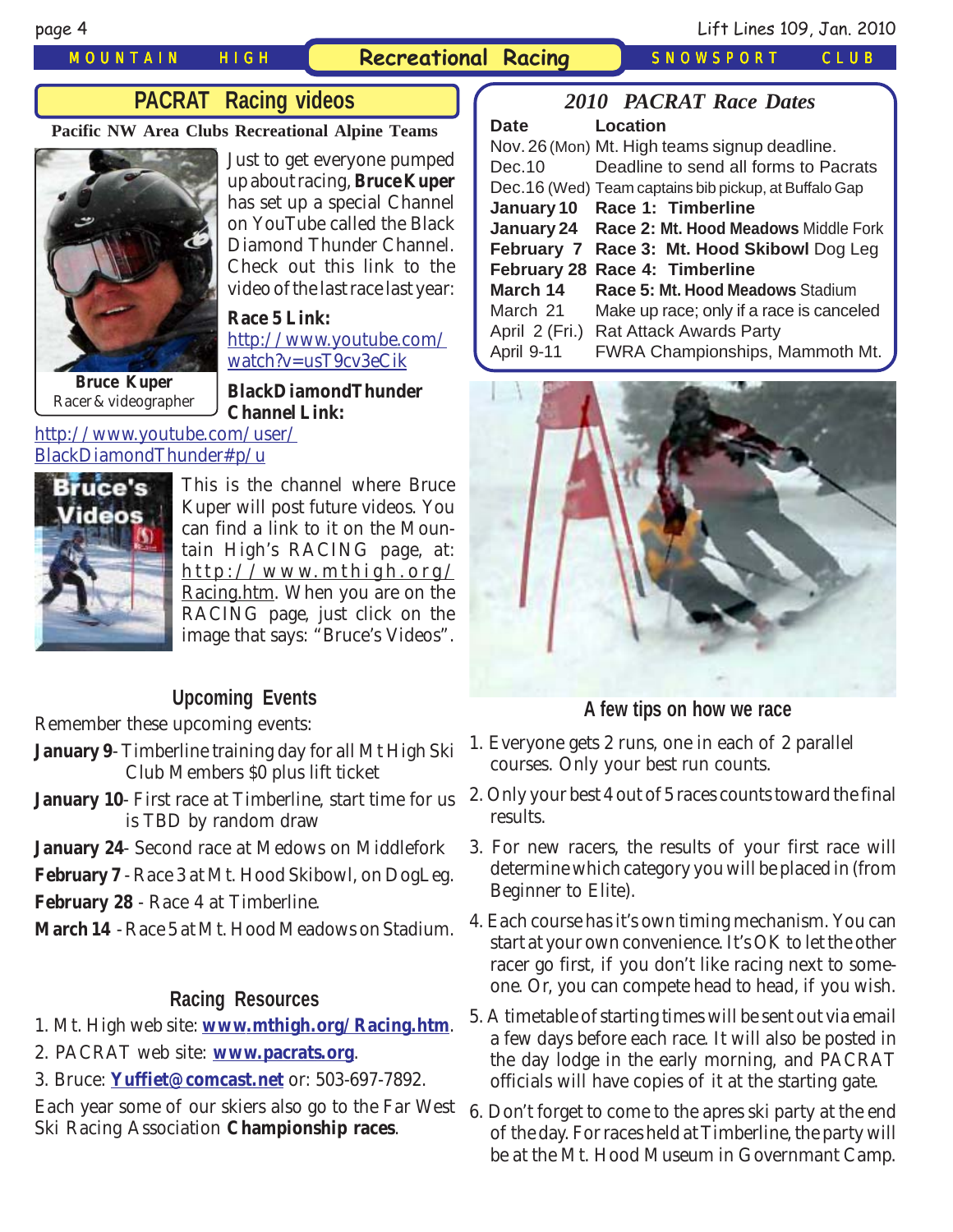

# **Winter Trips**

*Several trips are already full. Others are filling up. Don't wait. Sign up now.*

*The following are trip summaries. More info is posted and updated on our web site: [www.mthigh.org/Trips.htm](http://www.mthigh.org/Trips.htm).*

*If you travel to Canada or Europe, you need a passport. See: [www.mthigh.org/](http://www.mthigh.org/Articles/Passports.htm) [Articles/Passports.htm](http://www.mthigh.org/Articles/Passports.htm)*

> 图 图 图 **DB** 6



#### **[Jan. 24-30, 2010.](http://beavercreek.snow.com/winterhome.asp)**

[6 nights lodging/ 5 days](http://beavercreek.snow.com/winterhome.asp) skiing. Carpooling. Cost - \$270 pp. includes lodging, daily breakfast, lunch & dinner.

Lodging in a cabin 5 min. north of Whistler Village. Shuttle to lifts every 20 mins. Contact **Bill Leeper**: 503-639-2603.

This trip is limited by the size of the cabin to 13 people.

NOTE: The one spot that became available and announced via email has been taken. So, this trip is once again FULL.

**FULL** 

# **Mt.High M[ystery Trip \(bus trip\) -](http://www.crystalmt.com/)- ONLY 3 WEEKS AWAY!**

**Jan 15-18, 2010.** 3 nights/3 days. We leave Friday around 5:00 pm. Lots of fun on the bus. We'll return Monday by abt. 8 pm.

This trip is already full. There is a waiting list.

Since we filled the bus, the cost of the trip went down from \$326 to just **\$309**, which includes bus transportation, 3 nights' lodging, 3 breakfasts, 3 lift tickets, and a pizza dinner.

Seniors (65+) get an additional \$13 discount, for a total of \$296.

 $\overline{G}$ All trip participants should send in the balance of their payment now. Also, they will soon receive more detailed instructions about where to meet the bus.

Info: **Emilio:** 1-503-378-0171, **[info@mthigh.org](mailto:info@MtHigh.org),** or **Linda McGavin** at (503)652-2840 **[Trips@mthigh.org](mailto:Trips@mthigh.org)**.



Keystone

**FULL** 

## **FWSA Far West Ski Week: Keystone, Colorado**

J**an. 30 - Feb. 26, 2010.** The biggest ski party in the West is the annual Far West trip, involving dozens of ski clubs throughout the Western States. lift tickets are valid at Keystone, A-basin, and Breckenridge.

**Price** is approximately **\$1,100** per person, double occupancy. \*Price does NOT include air or ground transportation.

The Northwest Council has been allocated 40 spots. These are all taken now. But, we can still match you up with people from other Councils.

See out TRIPS web page for info and schedule of payments. Checks to **Northwest Ski Club Council**, P.O. Box 1915, Portland OR 97207. Contact: **Barbara Bousum**, 503/224-3584, **[BBousum@gmail.com](mailto:BBousum@gmail.com)**.

> Oh, no!!! I really wanted to go on some of these trips!

Don't cry! We have at least another 3 trips wide open. See the next pages.



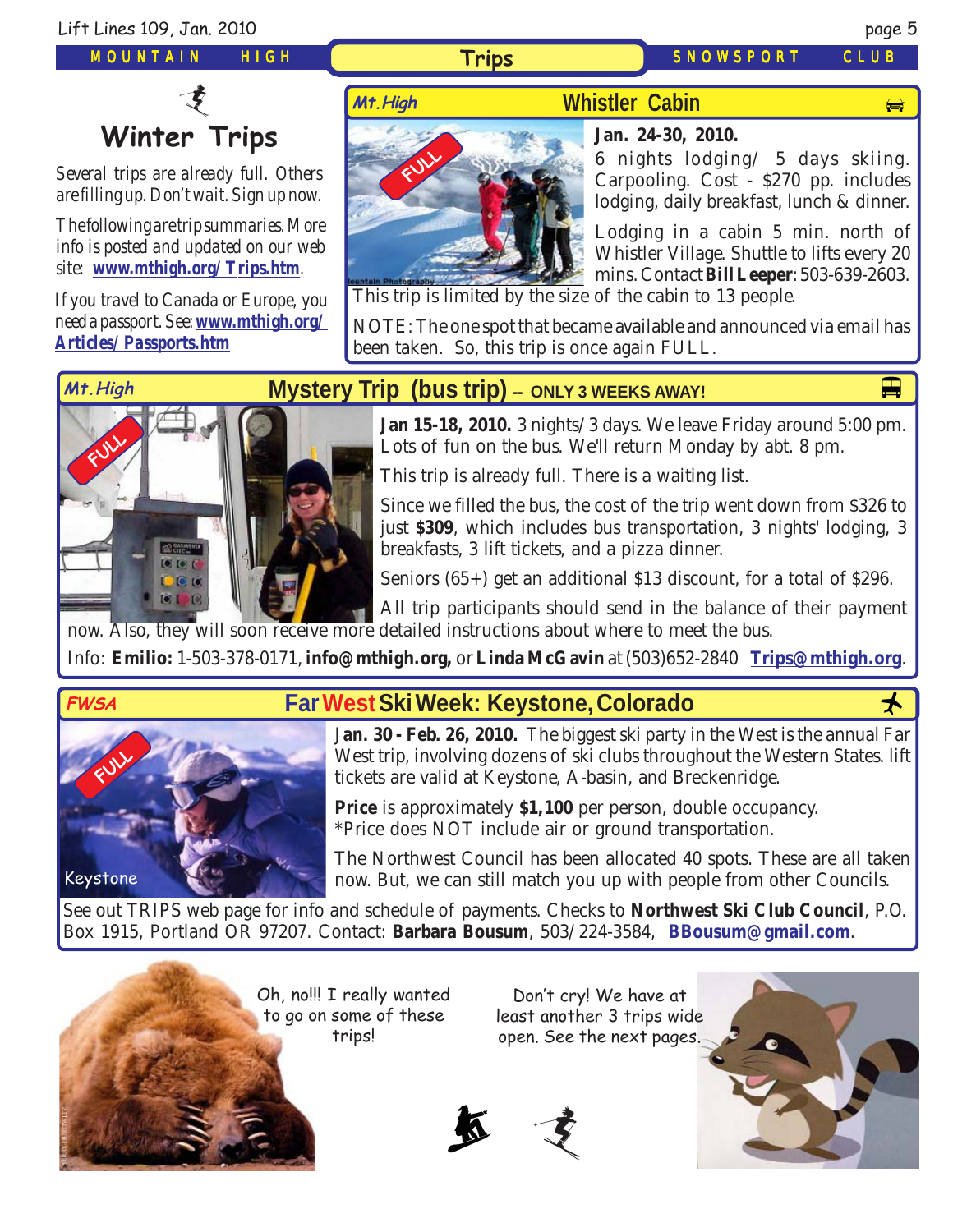page 6 Lift Lines 109, Jan. 2010

*MOUNTAIN HIGH SNOWSPORT CLUB*

## **TRIPS**



#### **There's still room for Whitefish[! Feb. 17 - 21, 2010.](http://beavercreek.snow.com/winterhome.asp) [by Debbi Kor](http://beavercreek.snow.com/winterhome.asp)** CALLING ALL SKIERS AND BOARDERS!!!! WE HAVE ROOM FOR MORE takers on this trip. Amtrak is leaving on **February 17th**, when we will be railing our way from Portland to **Whitefish, Montana** to ski at one of the best mountains this side of the Rockies! The train leaves Portland at **4:45 pm**,



arriving in Whitefish on Thursday morning around 7:30. We'll be picked up in vans and whisked away to **Grouse Mountain Lodge**, for 3 wonderful days of skiing and fun in the snow!

Our rooms will be ready when we get there. All we have to do is change, and take a shuttle to the mountain for first runs around 10 a.m. How cool is that? Upon returning from our first day on the slopes, we'll have a Welcome Party in the beautiful restaurant and bar at Grouse Mountain Lodge.

We will have access to our rooms until we're ready to return home via Amtrak on Saturday night. The train will depart Whitefish at 9 p.m., and arrive back in Portland around 10:30 a.m. on Sunday. The cost for all this fun is: \$425 for those who wish to travel by coach, \$575 for those who wish to have a sleeper. The price includes 2 nights lodging, round trip rail transportation, 3 days lift tickets, and 3 days full breakfast.

**Whitefish Mountain Resort** offers: 3,000 acres, 2,353 vertical feet, 3 hi-speed quads, 2 regular quads, 4 triples, 2 T-bars. 94 named trails + vast amounts of bowl and tree skiing.

For those who'd like to **extend their stay**, we will move to the **Lodge at Whitefish** for Saturday and Sunday nights. We can ski 2 additional days, and depart Whitefish on Monday evening at 9, arriving in Portland on Tuesday morning at 10:30. The additional cost will be just **\$139** per person (double occupancy), **plus** lift tickets.

Sleeping compartment is available in both directions for \$135 per person, which includes both the first and the last night of the trip. To sign up, use the **[Dough Transmittal form](http://www.mthigh.org/Documents/DOUGH%20TRANSMITTAL%20FORM.pdf)**. No cancellations in the last 30 days. Contact **Debbi Kor**: **[ijustwannarun1@comcast.net](mailto:Ijustwannarun1@comcast.net)**

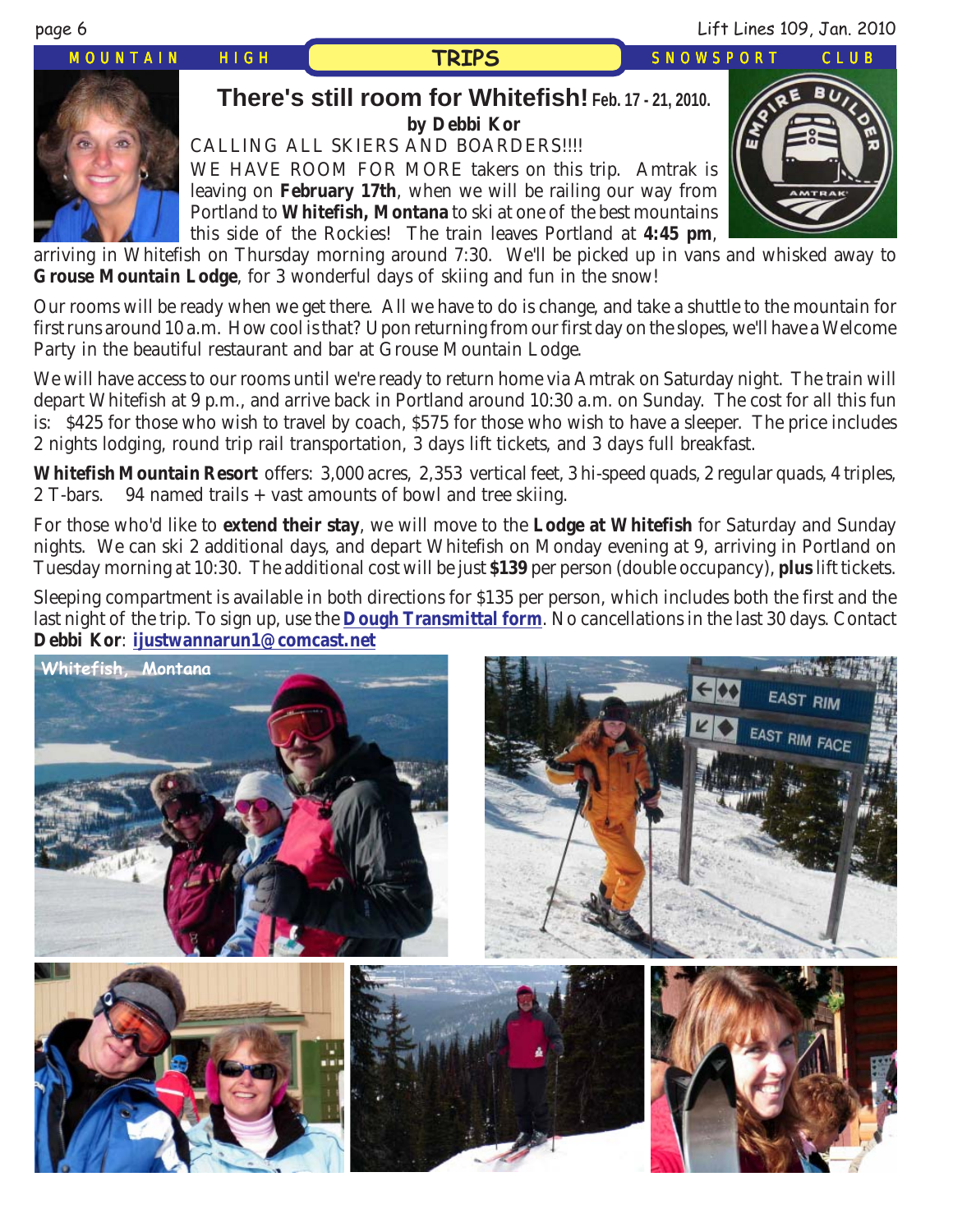Lift Lines 109, Jan. 2010 page 7

**Mt.High**

#### *MOUNTAIN HIGH*

## **Fernie / Kimberley - Canada [\(bus trip; optional fly-in\)](http://www.crystalmt.com/)**

**TRIPS**

[Fernie](http://www.crystalmt.com/)

**Mar. 21 - 27, 2010.** A 6-day trip. 4 days/4 nights in Canada, with 3 days at **Fernie** and 1 day at **Kimberley**. But, we will also spend an extra day skiing at **Silver Mt.** (Idaho) half-way up to Canada, and then **Bluewood** ski area (Washington) on the way down. A total of 6 days of skiing!

Leave Sunday morning. Return the following Saturday by 9 or 10 pm.

THIS IS A ONCE IN A LIFETIME TRIP! The logistics are not easy, so we will not do this trip again.

**Fernie** gets 29 feet of snow each year. Five enormous bowls; countless glades & chutes, 2,504 acres and 2,816 vertical feet. Served by 2 high speed quad lifts, 2 quad chairlifts, 2 triple chairlifts, 1 t-bar, 1 platter lift. Open bowl and tree skiing. Long cruisers. Also: 14 kms of cross-country trails. 9 on-hill restaurants.

**Kimberley** has 1,800 acres, 2,465 vertical feet, served by 1 High Speed Quad, 1 Triple Chair, 1 Double Chair, 1 T-Bar. Long cruisers. Lots of tree skiing, especially on the back side.

**Lodging:** 4 nights at the Fernie Stanford Resort, an off-mountain lodge with a shuttle to the ski area, hot tub, heated pool, restaurant. Full breakfast included. We'll also spend a night in Kellog, Idaho on the way up, and a night in Ritzville, WA on the way back.

**Transportation**. We'll have a chartered bus all the way from Portland. We will Stanford Resort at Fernie break up the long drive to Canada by stopping to ski half way there.

If you prefer, you can fly. Those who **fly** will have only **4 days** of skiing at Fernie & Kimberley, for a total price of about \$500 for the land package. Airfare is not included in the trip price. Also, you will have to rent a car to get from the airport to Fernie. You can fly to: **Cranbrook**, **Kalispell**, **Calgary**, or **Spokane**.

**Price** (based on 20 participants): **\$955.** Seniors and juniors 13-17 can deduct \$51 from the price. The price is still tentative, until we sign a contract. Price is on a sliding scale, depending on the number of participants. For each additional 2 people, price for everyone drops by \$20 - \$25.



Included in bus trip: 6 nights lodging, 6 breakfasts, 6 lift tickets, and bus transportation.

**Deposit** of \$100 due immediately! A payment schedule will be provided later. The number of people on this trip is limited to 30.

This trip is during Oregon's Spring Break, and is FAMILY FRIENDLY! We have reserved 2 special family rooms at Fernie for the 4 day/4 night package at a cost of \$1,300 for 2 adults and 2 children under 13 (including lodging, lifts, and breakfasts for the family). Families with young children should plan to fly/drive to Fernie. While we cannot take young children on a long bus trip, you may contact your trip captain about older children.

Use **[Dough Transmittal form](http://www.mthigh.org/Documents/DOUGH%20TRANSMITTAL%20FORM.pdf)**, p.15, to send **\$100 deposit**, due immediately. Full payment due by **February 20, 2010** In February, you will be told the balance due No refunds after Feb. 20 unless you can fill your spot. Contact:

**Linda McGavin** at (503)652-2840 **[Trips@mthigh.org](mailto:Trips@mthigh.org)**, **Emilio Trampuz** at 1-503-378-0171, **[info@mthigh.org.](mailto:info@MtHigh.org)**





*SNOWSPORT CLUB*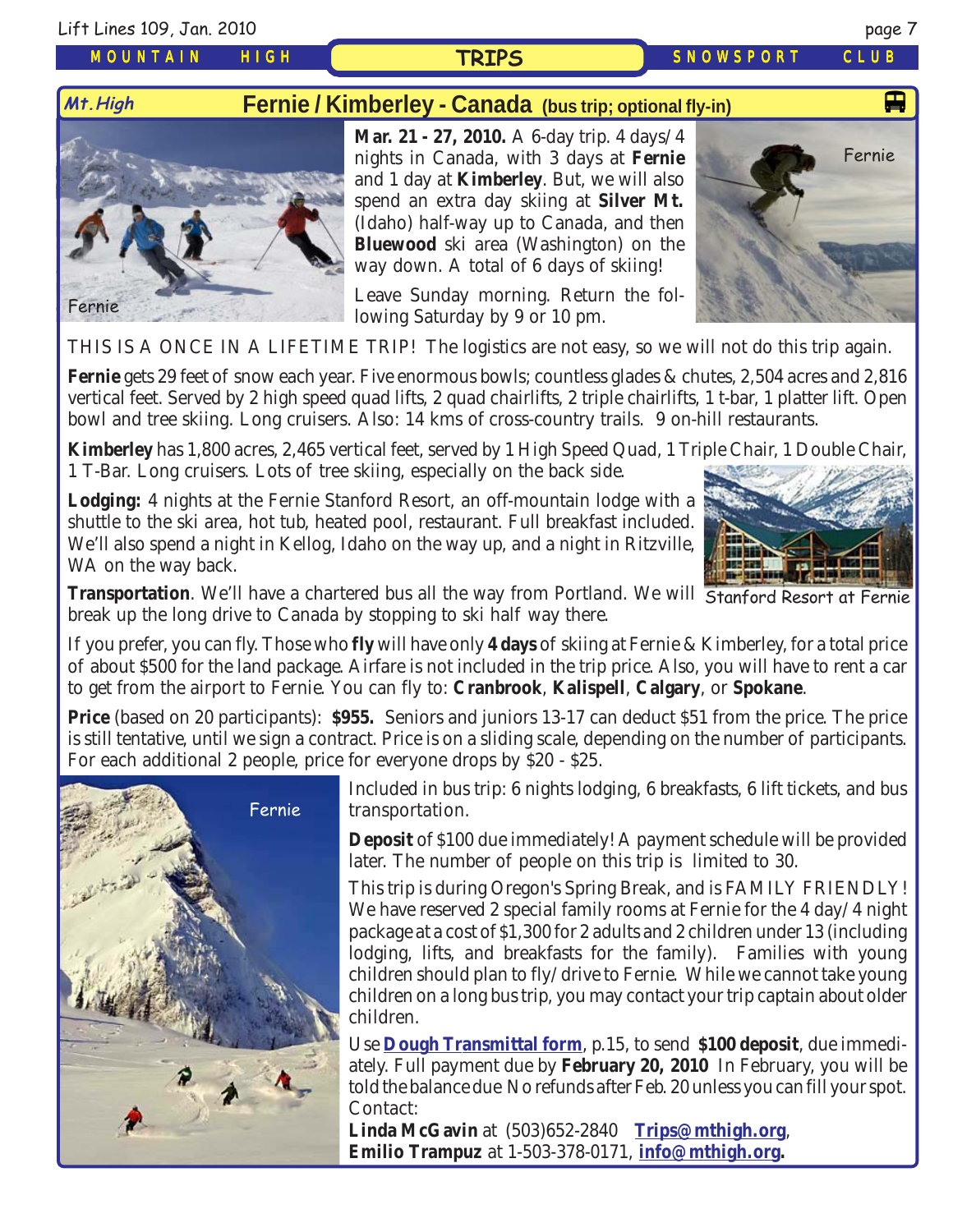*MOUNTAIN HIGH* **Trips** *SNOWSPORT CLUB*

# **Mt. High Lake Tahoe / Heavenly**

**Marv & Janice**

**"To breathe the air angels breathe, you must come to Tahoe"**

#### **- Mark Twain**

The Lakeland Village Condos have the only private dock accessible to the lake as well a view of Lake Tahoe from every condo. The free shuttles from the condos are only a ten minute ride to the Heavenly Gondola, to the Outlet mall, and to unlimited first class dining & entertainment.

Last year's trip included a wine and cheese welcome party and two dinners (ala chef Kris) in the condos. A sunset cruise on the lake is scheduled for an extra fee.

Come join us for fun on the sunny, snowy Lake Tahoe trip. Heavenly was rated tops for tree skiing in this year's Skiing magazine.



Mt. High members at Heavenly

**Mar. 31 - Apr.5, 2010** A 5-day trip (Wednesday - Monday).

**Skiing:** Heavenly is our main destination, with 4,800 acres and 3,500 vertical feet, and slopes in both California and Nevada. But, we'll visit other ski resorts too.

**Lodging:** Lakeland village condos, 1-4 bedrooms, full kitchen, hot tub, heated pool, sauna, free shuttles, 1 mile to the lifts.

**Drive/Fly to Reno (on your own),** take a \$43 round trip Sierra Express from the airport, or drive, or rent a car. Janice can help you carpool with others.

**Price:** \$**400** (or just \$300 if you have a Heavenly Pass) includes: \* 5 nights lodging, in shared condo. \* Breakfast

\* 2 of 3 days lift ticket to Heavenly \* Wine & cheese welcome party, \* Shuttle around town and to Heavenly gondola or tram.

Contact **Janice Jessen**: **[jessen9011@comcast.net](mailto:jessen9011@comcast.net)** or 503-515-6230. Send \$100 deposit. Use **[Dough Transmittal form](http://www.mthigh.org/Documents/DOUGH%20TRANSMITTAL%20FORM.pdf)**, p.15. Note: No cancellations in the last 30 days.

 $\bigoplus$ 



### **Bachelor Blast**



**April. 16-18, 2010.** Join all local ski clubs in a celebration of Spring skiing at Mt. Bachelor. Price is **\$199** pp.

- > 2 nights in Sunriver Tennis village condos
- > A mountain picnic lunch on Saturday
- > 2 days skiing at Mt. Bachelor

One day can be added at either end for an additional cost of about \$90 for lodging and skiing, based on 4 people per condo.

Mail check to: NWSCC P.O. Box 1915 Portland, OR 97207-1915 Contact **Debbi Kor** at:

**[ijustwannarun1@comcast.net](mailto:Ijustwannarun1@comcast.net)**.

#### **Far West (FWSA) Trips FWSA**

**· [Keystone Nationals](http://www.keystonenationals.com/)**—FWRA—January 27-29, 2010. The Keystone Nationals is a dynamic recreational race competition, open to all ski club and ski council racers. **It has been cancelled because of too few signups this year.** Contact **Bob Ellis** at 530.582-0566.

**· [FWSA 2009 Ski Week](http://www.mthigh.org/Trips.htm#FWSA_Ski_Week_2010)** will be in Keystone, Colorado January 30 to February 6, 2010. Council Trip Leaders are taking sign-ups. Check the Keystone flyer on our web site or at **[www.fwsa.org](http://www.fwsa.org/)** and click on travel.

**· [Cortina Ski Trip](http://www.mthigh.org/Trips.htm#Cortina)**, February 27—March 7, 2010—\$1844 per person; Cortina, one of the most beautiful settings in the Alps; daily breakfast and dinner included; 7 nights at a 3+ star Splendid Venezia and round trip flight from SFO/LAX. Venice—Pre-Trip Extension \$575 February 24-28; Vienna/Budapest—Post Trip Extension \$878. Contact **Norm Azevedo** at **[fwsaitravel@sbcglobal.net](mailto:fwsaitravel@sbcglobal.net)**.

page 8 Lift Lines 109, Jan. 2010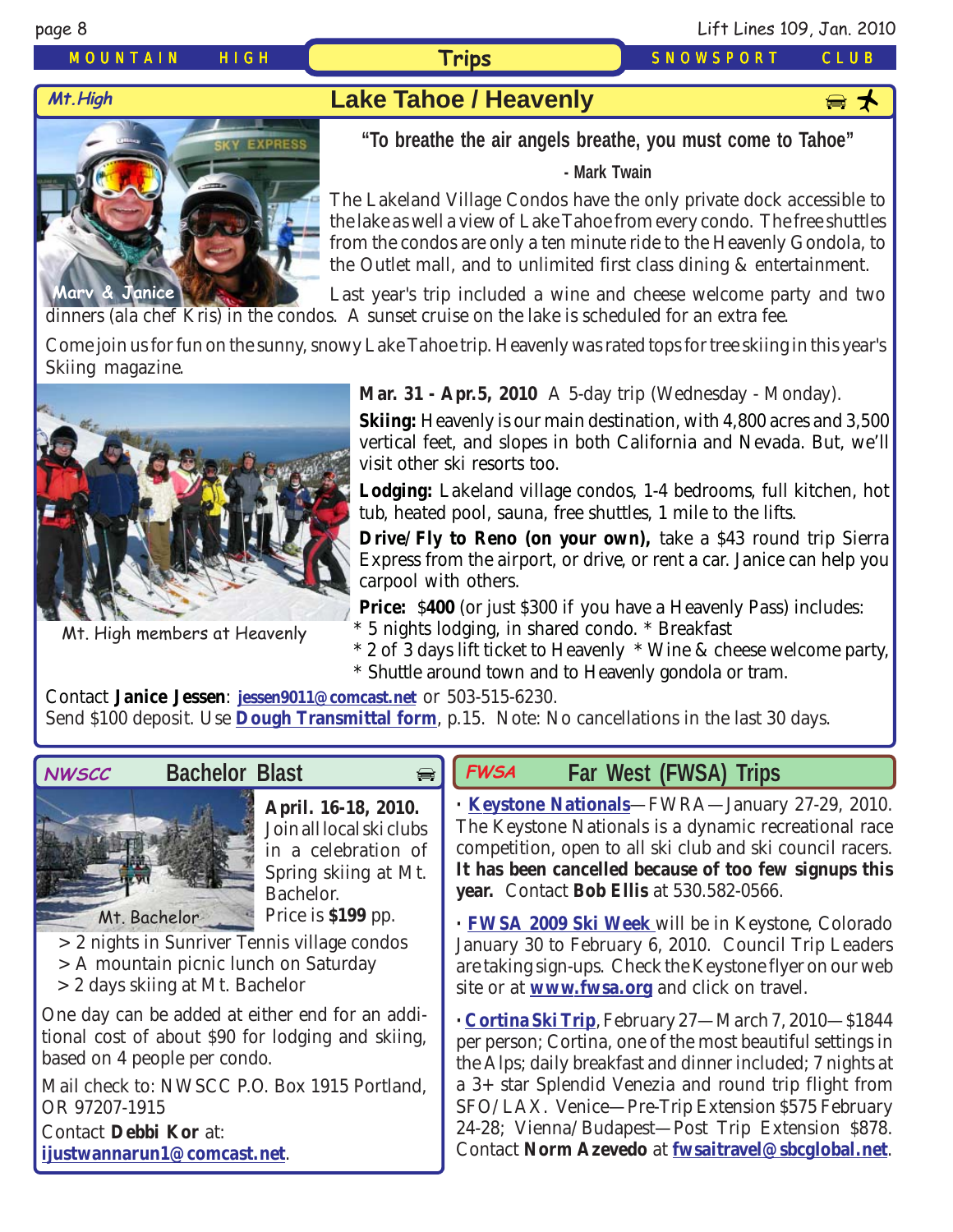#### **Charitable Events** *SNOWSPORT CLUB*

### *Be Part of the Solution*

*When a friend or family member is in the last stages of cancer, we can easily be overwhelmed by a feeling of helplessness. At some point, if the cancer metastasizes (speads into different parts of the body), it seems there's nothing much we can do any more.*

*But, we are not entirely helpless. We can all do something, be of help, and be part of the solution. Hospices and cancer research centeres need our help. We can all contribute, each in our own way, by getting involved with fund-raising efforts such as the two described here. Get involved. And spread the word. Print out some flyers and post them somewhere. Organize a team.*

*The Oregon Cancer Ski Out is well established, Over the past 20 years, it has raised over half a million dollars for local hospices and organizations, and our club members regularly participate.*

*The American Cancer Society has held the Hope on the Slopes event in Washington for 7 years, and this is the second year that the event is also organized in Oregon. This is a more nation-wide effort, and more funds go to research. OHSU is among the beneficiaries.*



**March 7-8** (Sunday-Monday)**:** Register your 5 person team for this fun fundraiser for Cancer Research and hospice care.

Two races are held, and only consistency counts; not speed. Team registration for 5 people last year was \$900. Still TBA for this year. Contact:

**Russ Stanton**, **[russski2day@yahoo.com](mailto:russski2day@yahoo.com)** or **Dick Woolley** at **[rgwoolley@verizon.net](mailto:rgwoolley@verizon.net)**. Lots more information on our web site: **[www.mthigh.org/Events.htm#Oregon\\_Cancer\\_Ski\\_Out](http://www.mthigh.org/Events.htm#Oregon_Cancer_Ski_Out)** or at: **[www.cancerskiout.org](http://www.cancerskiout.org/)**

## **2nd annual Hope on the Slopes**



**March 19-20:** (Fri.-Sat.) at **Ski Bowl**. 1 pm - 1 pm.

A fundraiser for the American Cancer Society.

This is a 24-hour vertical challenge, where competitors earn points for both dollars raised and the total vertical feet skied. Teams can consist of



between 5 and 15 people. You can also compete individually. There are no age restrictions.

It will be 24 hours of fun, including **live music**, **barbeque**, a ceremony honoring cancer survivors, and a **torchlight parade**. This is your chance to be a torch-bearer!

Each participant will receive a personal web page that they can customize with their own messages and photos. Features of the web site include the ability to fundraise online and via email, track fundraising progress, and honor loved ones touched by cancer.

Registration is \$35 for individual or \$150 per team. A team can have up to 15 members, Each participant should raise a minimum of \$200 to participate in the vertical challenge.

Prizes will be awarded to the top fund-raisers, including lift tickets, skis, boards, clothing,..etc.

Funds raised will be used by the American Cancer Society for cancer research, education, advocacy, and service. OHSU is among the beneficiaries.

More info at **[www.oregonhopeontheslopes.org](http://www.oregonhopeontheslopes.org/)**

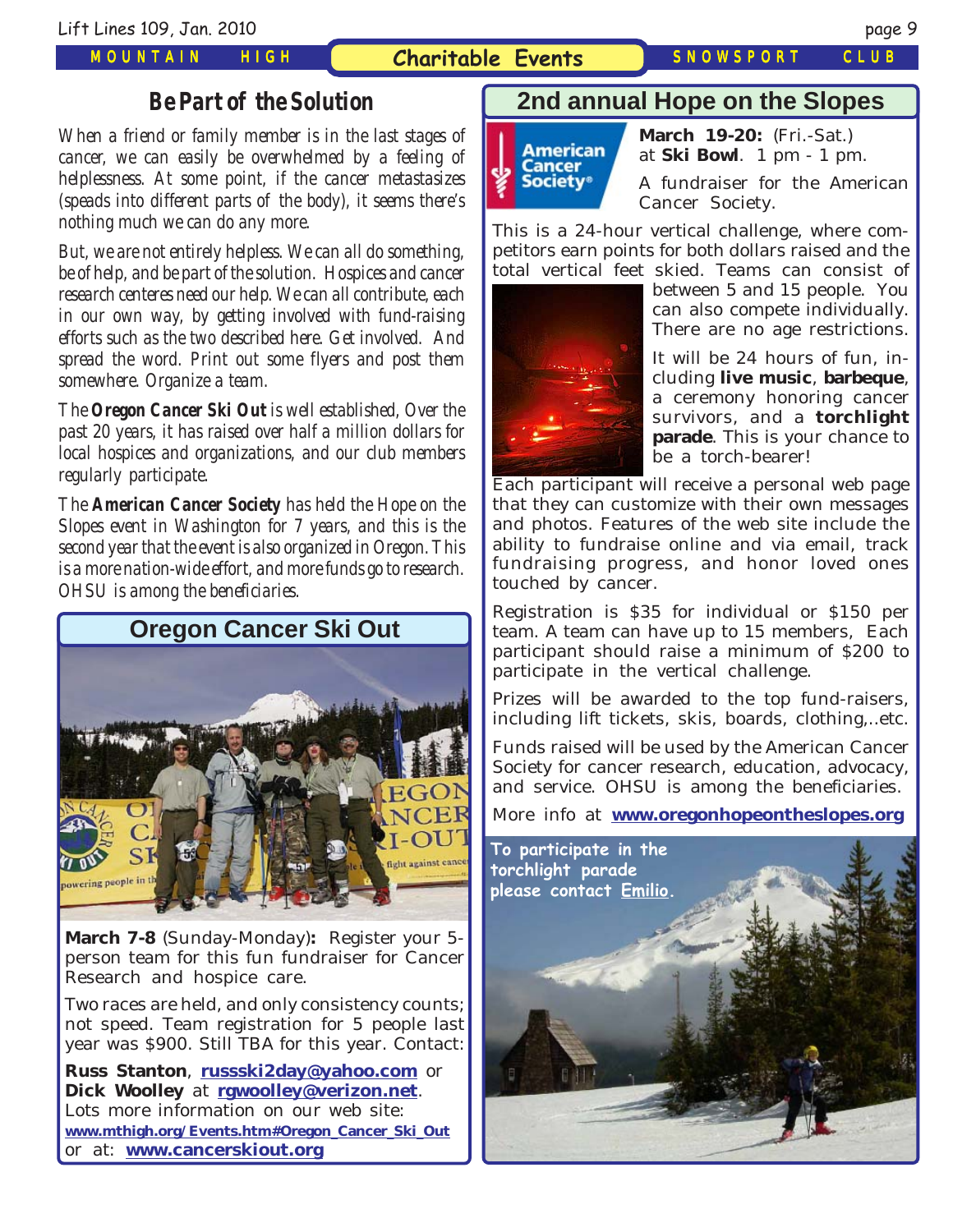#### *MOUNTAIN HIGH* **Equipment** *SNOWSPORT CLUB*

page 10 Lift Lines 109, Jan. 2010

**2-Way Radios A short Primer on Ski Radios (walkie-talkies, transceivers, etc.)**

 **- by Robert Burns -**



There are two main types currently in use - FRS (Family Radio Service) and Hybrid FRS/

GMRS (General Mobile Radio Service). FRS are older and cheaper. Most of the ones now featured in the stores are the hybrids.

FRS radios have 14 channels and may offer 38 or more sub (privacy) codes. The maximum power is 1/2 watt, which is good for up to 2 miles - if you're lucky. No license is required.

Hybrid FRS/GMRS radios can have up to 5 watts of power, good for more than 10 miles of range. These radios have 22 channels, plus 38 or more sub codes. Channels 1- 14 are shared between FRS and GMRS. Although the first 7 FRS channels are shared with GMRS, it may or may not be operating with the 5 watts - it depends on your manufacturer. Channels 8- 14 are FRS use only and are limited to 1/2 watt. Your radio will automatically cut the power. Channels 15- 22 are GMRS only and are the full 5 watts, all the time. FRS radios can't use these channels. Technically, an FCC license is required when operating on the GMRS channels at full power.

GMRS radios have been evolving. Manufactures have been adding a lot more privacy codes than the original 38 shared by FRS and GMRS. Unfortunately, there is no industry standard for these new ones. For example, Motorola won't be able to talk to Cobra. Stick with the original 38 for the most compatibility.

By the way, while these privacy codes may make it easier to find a free channel in crowded areas, they aren't scrambled and may be listened in on.

Bottom line: For maximum compatibility and range during group trips - pick one of the first 7 channels and one of the original 38 privacy codes. FRS and GMRS radio will be able talk to each other. The GMRS radio will probably be operating at the higher power.

If everyone has a GMRS radio, feel free to use channel 15 and up. You're guaranteed to be transmitting at full power. Also, there will be no interference from the FRS radios.

# **Backcountry Gear Alpine Touring bindings**

 **- by Emilio Trampuz -**

If you plan to ski and hike uphill in the back-country, regular alpine skis and bindings are just too heavy.

Alpine touring (or Randonnee) skis are lighter, almost half the weight of regular downhill skis. AT bindings are lighter as well, while still providing the ability

to release in a fall. Plus, you can free up your heel.

As alpine toruing becomes more popular, many stores make it easy on the customers, by providing a separate section on their web site for alpine touring gear. If you will do a lot of climbing, select the lightest gear. Otherwise, find a balance that works for you.



The lightest AT bindings are made by **Dynafit**. The toe piece consists of two pins that almost seem too fragile, but serious backcountry skiers swear by them.

If you want something more sturdy, go for either the **Diamir-Fritschi** or the **Naxo** bindings. They look more traditional, but are still very light. They have the ability



to free up your heel for uphill climbing, and then lock the heel down for downhill skiing.

If most of your adventures will be downhill, with very little uphill, then try the **Marker Duke** or **Baron** bindings, which are the sturdiest and heaviest AT bindings. Their only weakeness is that you generally have to step out of the binding to change the heel setting, while the other bindings can do that on the fly, and even adjust for 3 levels of steepness in climbing.



If you just want to try what it feels like to free up your heel for uphill travel, rent a pair of "**Alpine Trekkers**", which is an adapter for your regular alpine bindings. That's the heaviest option.



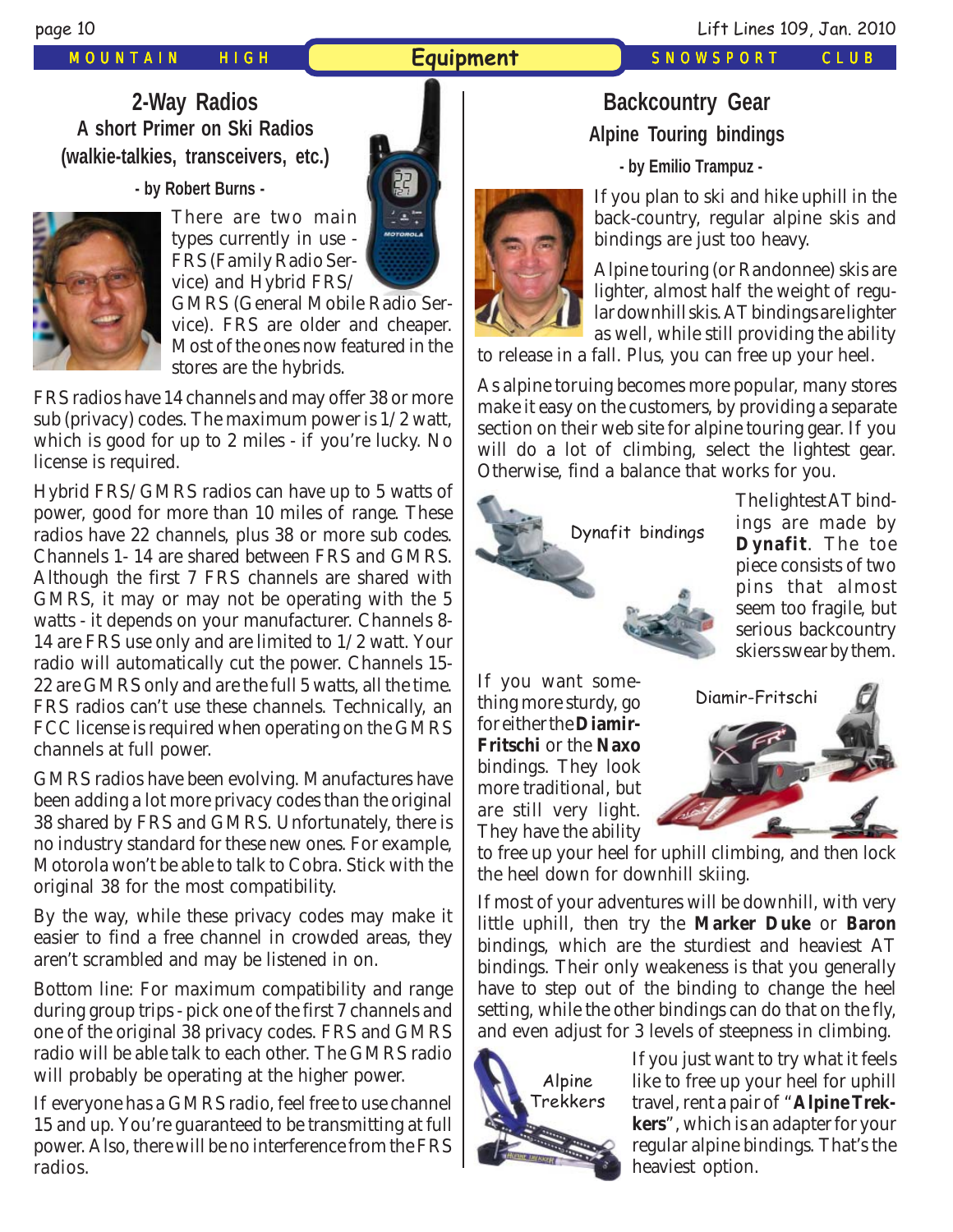**Ski Area News** *SNOWSPORT CLUB*



## **Mt. Hood Skibowl**

AAA members get a \$10 discount at Mt. Hood Skibowl for a day ticket, or a \$3 discount for night tickets.

## **British Columbia Ski Resorts offer amazing giveaway!**

British Columbia ski resorts have joined forces to offer a special sweepstakes drawing around March 1, 2010. The winner gets to take 19 friends to a resort of his/her choice. All 20 people must use the 4 day/5 nights trip at the same time, at the beginning of April this year. Participating resorts include Whistler, Big White, Silver Star, Sun Peaks, Apex, Red. Mt., Revelstoke, Whitewater, Kicking Horse, Panorama, Kimberley and Fernie. See details in our list of freebies on page 3. If you win, remember to invite at least a few of your Mountain High friends!





## **Whistler Offers GPS Units for Kids**

**Whistler** is the latest resort to fit kids with GPS units providing real-time tracking for additional safety while giving their kids a chance to track their day on the mountains It's available to kids taking the Whistler Kids, Ride Tribe and private ski school programs and makes it possible to locate them on the mountain at any time, while also recording information such as lifts used, runs explored , average speed, vertical achieved, number of trails and total distance skied. The tag uses cellular technology via a Global System for Mobile communications (GSM) network and transmits information which is collected by a server, which pinpoints a guest'slocation.

## **The Canyons, Utah, might become the largest**

**The Canyons**, Utah is poised to become the largest ski area in the US. With its 3,700 acres, it is already tied with Park City as the largest ski area in Utah. But, it has recently been purchased by Talisker Corporation, a Canadian real estate developer, and there are plans to expand the terrain to 6,700 acres, which would make it the largest in the U.S.

In terms of future development, only **Revelstoke Mt. Resort** in B.C. is a rival, with plans to expand to 10,000 acres. Those Canadians are amazing, eh?!





### **Two Ski Resorts in Jeopardy / One changing hands**

**Tamarack**, Idaho, remains closed, in bankruptcy. Good thing we skied there when we had a chance to see it.

**Moonlight Basin**, Montana, right next to Big Sky, has filed for chapter 11 bankruptcy in November 2009, but it still remains open and restructuring its finances.

**Powdr Corporation**, which owns Park City and Mt. Bachelor, is currenly puchasing **Copper Mt.** from Intrawest **Tamarack** Corporation. No major changes are expected.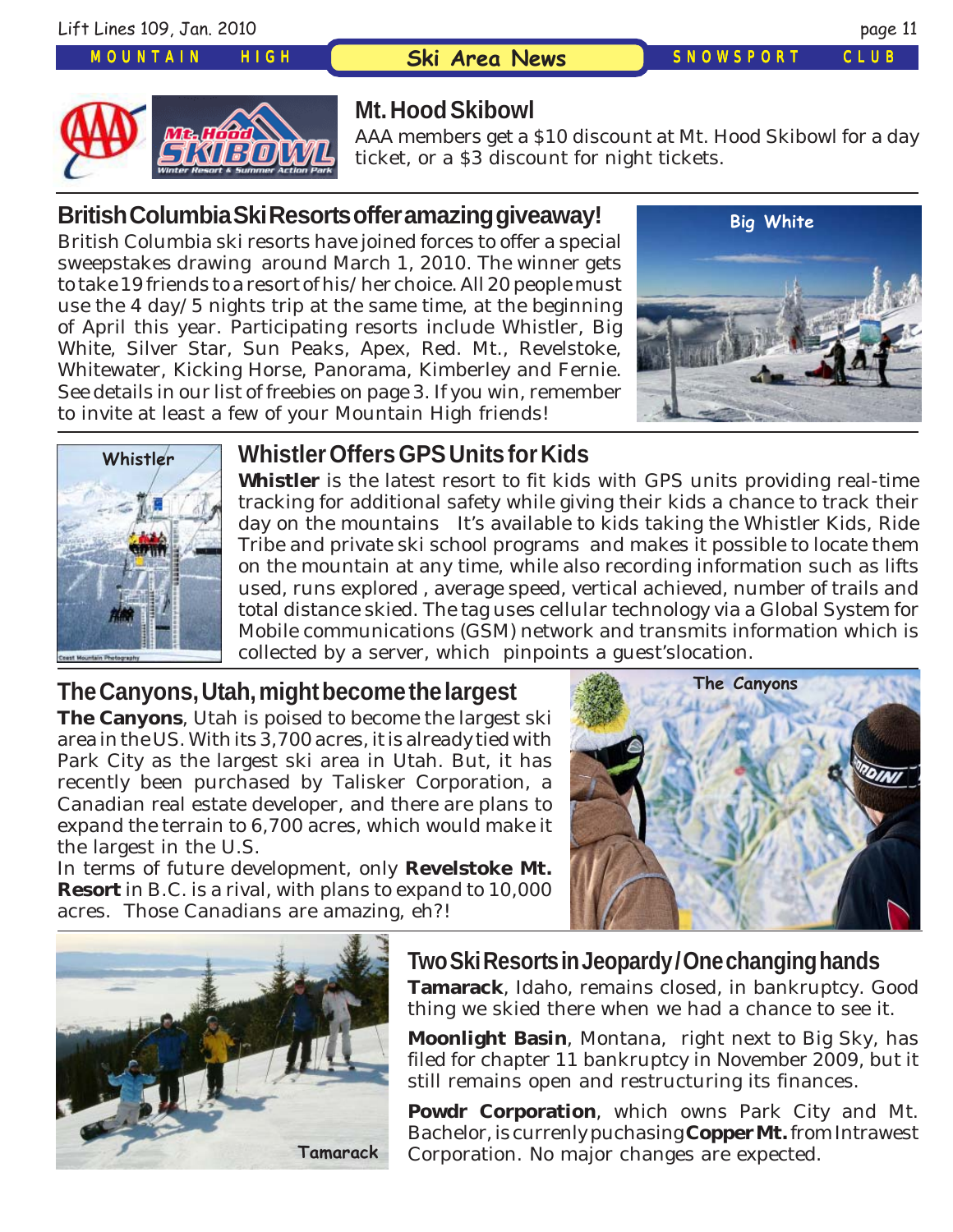page 12 Lift Lines 109, Jan. 2010

# **Passport Required**



*If you travel outside the US, including winter trips to Canada, you will need a passport. See: [www.mthigh.org/Articles/](http://www.mthigh.org/Articles/Passports.htm) [Passports.htm](http://www.mthigh.org/Articles/Passports.htm)*

*You may have several incentives to cross the border this Winter, including:*

*a) The Whistler Cabin trip in January.*

- *b) The Winter Olympics in February*
- *c) The Fernie/Kimberley trip in March*
- *d) The Canada Ski Safari in April.*

*So, be prepared. Make sure your passport hasn't expired. Or get one if you don't have it. The process can take months!* **E1** 

# **Q & A about Mt. Bachelor**

**Q:** Can I loan my Club Card to my friend? **A:** No, the Club Card will have your photo on it.

**Q:** Can I use my Club Card at the ticket window? **A:** No. Club Card savings are for advance online ticket purchases. They ensure the lowest daily rate. \$49 non-holiday.

**Q:** Can I buy a Club Card for someone else as a gift? How?

A: Yes. You will enter their customer info once they go on sale.

**Q:** Will I need to go to the ticket window to use my Club Card?

**A:** No. You can go straight to the lift. Club Card must be pre-loaded with the lift ticket in advance via www.mtbachelor.com.

**Q:** Should I be concerned with this daily pricing plan if I am going to have a Season Pass, 12-Day Pass, Club Card or Multi-day ticket? **A:** No. It is irrelevant to you.

## **Free Mt. Bachelor Club Card**



Thanks to **Linda Mc-Gavin**, who is currently working on the next **NW Skiers' Directory**, we found out this great deal that **Mt. Bachelor** has offered to all NW ski clubs, through the

NW Ski Club Council. It's a free "Club Card".

1. **For the general public:** Up until the lifts open for the year Mt. Bachelor offers a "club card" picture pass for \$29 to the public that will let them buy \$49 nonholiday lift tickets.

2. **For NWSCC club members** (That's all of us!) - We can go to the Sports Desk at Bachelor up through January 31 and get that same card for FREE by showing our NWSCC membership card and picture ID. (Note: Your club membership card doubles as an NWSCC card. Just flip it over.)

3. **On the day we pick up the Club Card**, we can "load" it with our credit card with multiples of \$49. In the future we can load it up any time **online**, before arriving at the mountain. When we get to the mountain, we can go directly to the lifts and, as we pass through, \$49 will be deducted from our balance on the Club Card, which is a Radio Frequency ID. It's all automatic and very high tech.

Note that we can load the card in person at the Sports Desk **only the first time**. After that, we'll need to do it **online**, using a credit card.

Here's a recommendation for which pass to purchase, depending on how much you will ski at Mt. Bachelor:

a) **2 - 10 days** or **13 - 20** days: **Get the Club Card**. b) **11 - 12 days** : **Get a 12-times pass**. for \$499. c) **More than 20 times**: **Get a Season Pass**. for \$999.

## **Mt. High Membership renewal**

Whenever you send in any money to the club, please use our **Dough Transmittal Form** a.k.a. the **Membership Signup Form.** You can find a compact version of it on the last page of Lift Lines, or on our web site, on the **[Forms](http://www.mthigh.org/Forms.htm)** and **[Member Benefits](http://www.mthigh.org/Membership.htm)** page.

Simply mail the form to the club's PO Box 2182, Portland, OR 97208.

For questions, contact: **[info@mthigh.org](mailto:info@MtHigh.org)**.

Remember, all Mt. High members are automatically members of the **NW Ski Club Council** (NWSCC) and the **Far West Ski Assoc.**

Besides doing it by mail, you can also renew in person at the **Ski Fair** (Monday, Nov. 9) or at our annual **Membership Party** (Thurs., Nov.19)

The advantage of doing it in person is that you then receive your membership card immediately, without delay. .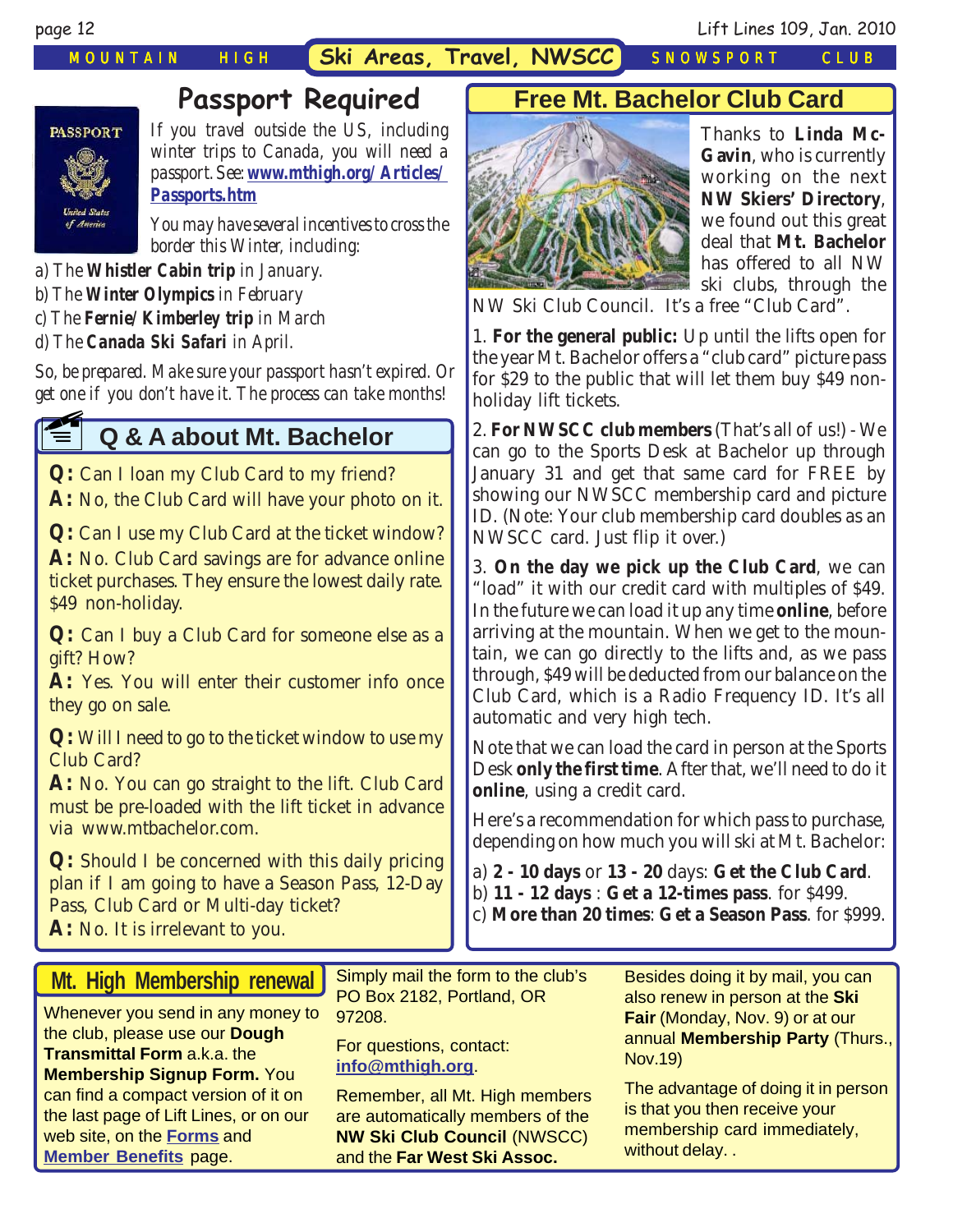| Lift Lines 109, Jan. 2010                                                                                                                                                                                                                                                                                                                                                                                                                                                                                                                                                                                                                                                                                                                                                                                                                                                                                                                                                                                                                                                                                                                                                    |                                        |  |                                                                                                                                                                                                                                                                                            |  |                                                                                                                                                                                                                                                                                                                                                                                                                                                                                                                                                                                                                                                        | page 13                                                                                                                                                                                                                                                                                                                                                                                                                                                                                                                                                                                                                                                                                                                                                    |
|------------------------------------------------------------------------------------------------------------------------------------------------------------------------------------------------------------------------------------------------------------------------------------------------------------------------------------------------------------------------------------------------------------------------------------------------------------------------------------------------------------------------------------------------------------------------------------------------------------------------------------------------------------------------------------------------------------------------------------------------------------------------------------------------------------------------------------------------------------------------------------------------------------------------------------------------------------------------------------------------------------------------------------------------------------------------------------------------------------------------------------------------------------------------------|----------------------------------------|--|--------------------------------------------------------------------------------------------------------------------------------------------------------------------------------------------------------------------------------------------------------------------------------------------|--|--------------------------------------------------------------------------------------------------------------------------------------------------------------------------------------------------------------------------------------------------------------------------------------------------------------------------------------------------------------------------------------------------------------------------------------------------------------------------------------------------------------------------------------------------------------------------------------------------------------------------------------------------------|------------------------------------------------------------------------------------------------------------------------------------------------------------------------------------------------------------------------------------------------------------------------------------------------------------------------------------------------------------------------------------------------------------------------------------------------------------------------------------------------------------------------------------------------------------------------------------------------------------------------------------------------------------------------------------------------------------------------------------------------------------|
| <b>MOUNTAIN</b>                                                                                                                                                                                                                                                                                                                                                                                                                                                                                                                                                                                                                                                                                                                                                                                                                                                                                                                                                                                                                                                                                                                                                              | HIGH                                   |  | Contacts / Club info                                                                                                                                                                                                                                                                       |  | <b>SNOWSPORT</b>                                                                                                                                                                                                                                                                                                                                                                                                                                                                                                                                                                                                                                       | CLUB                                                                                                                                                                                                                                                                                                                                                                                                                                                                                                                                                                                                                                                                                                                                                       |
|                                                                                                                                                                                                                                                                                                                                                                                                                                                                                                                                                                                                                                                                                                                                                                                                                                                                                                                                                                                                                                                                                                                                                                              | <b>Cascade Ski Club Offer and Need</b> |  |                                                                                                                                                                                                                                                                                            |  |                                                                                                                                                                                                                                                                                                                                                                                                                                                                                                                                                                                                                                                        | <b>Mountain High Meeting</b>                                                                                                                                                                                                                                                                                                                                                                                                                                                                                                                                                                                                                                                                                                                               |
| <b>Cascade Ski Club</b> offers card-carrying NWSCC members \$18 dollars a<br>night for a mid-week bunk in Govt. Camp. Call (503) 272-9204 to reserve.<br>Go to <b>cascadeskiclub.org</b> to join Cascade. Members bunk is just \$12 and<br>enjoy advance online bunk and food reservation privileges. Private<br>rooms are reserved for Cascade Club members.<br>Cascade Ski Club seeks a <b>live-in manager</b> for the ski season. Room, board<br>and a salary provided. Duties include housekeeping, snow shoveling and<br>meal prep on weekends. Call (503) 272-9204 if you are interested.                                                                                                                                                                                                                                                                                                                                                                                                                                                                                                                                                                              |                                        |  |                                                                                                                                                                                                                                                                                            |  |                                                                                                                                                                                                                                                                                                                                                                                                                                                                                                                                                                                                                                                        | Usually the last Monday of the month.<br>Jan. 25 (Mon.): Open to all who want<br>to get more involved with the club,<br>or just want to see what's going on.<br>Gather at 6:00 pm. Start at 6:30 pm.<br>Location: Round Table Pizza, 10070<br>SW Barbur Blvd., (near Capitol Hwy).                                                                                                                                                                                                                                                                                                                                                                                                                                                                         |
| Mountain High snowsport club contacts:<br>General info:<br><b>President:</b><br>Gordon Lusk,<br>H: 503-804-8363.<br>GordyLusk@hotmail.com<br>H: 503-625-1492,<br>telek2@att.net<br><b>Vice-President:</b><br>Kurt Krueger,<br>Web site:<br>Diane Zhitlovsky, H: 503-666-0389,<br>Dianezhi@gmail.com<br><b>Secretary:</b><br>Sandi Dykstra,<br>sandid@aol.com<br><b>Treasurer:</b><br>H: 503-629-0177,<br><b>Membership Director: Elaine Bock,</b><br>SeawitchPdx@aol.com<br>H: 503-245-7009<br>Bruce Ellison,<br>H: 503-697-7892,<br><b>Race Director:</b><br>Yuffiet@comcast.net<br><b>Newsletter Editor:</b><br>Emilio Trampuz, H: 1-503-378-0171,<br>info@mthigh.org<br>ijustwannarun1@comcast.net<br><b>Social Activities:</b><br>Debbi Kor,<br>H: 503-314-7078,<br>W: 503-805-8606, baebaw@ccwebster.net<br><b>Golf:</b><br>Cal Eddy,<br>H: 503-631-3115,<br>boar2m@msn.com<br>George Yun<br>Mid-week skiing:<br>H: 503-697-3055,<br><b>NWSCC Rep:</b><br>Debbi Kor.<br>H: 503-314-7078,<br>ijustwannarun1@comcast.net<br><b>Trip Directors:</b><br>Linda McGavin, H: 503-652-2840,<br>Trips@mthigh.org<br>jessen9011@comcast.net<br>Janice Jessen,<br>H: 503-515-6230, |                                        |  |                                                                                                                                                                                                                                                                                            |  | info@mthigh.org<br>www.mthigh.org                                                                                                                                                                                                                                                                                                                                                                                                                                                                                                                                                                                                                      |                                                                                                                                                                                                                                                                                                                                                                                                                                                                                                                                                                                                                                                                                                                                                            |
| PLEASE PRINT CLEARLY:<br>Address:<br>Email (Hm):                                                                                                                                                                                                                                                                                                                                                                                                                                                                                                                                                                                                                                                                                                                                                                                                                                                                                                                                                                                                                                                                                                                             |                                        |  | <b>DOUGH TRANSMITTAL FORM</b><br>[ ] New membership [ ] Renewal                                                                                                                                                                                                                            |  | Mail check payable to: Mountain High Snowsport Club, PO Box 2182, Portland, OR 97208.<br>Besides, the Club has no assets anyway.                                                                                                                                                                                                                                                                                                                                                                                                                                                                                                                       | Whereas the Mountain High Snowsport Club ("Club") is an orga-<br>nization of fun loving ADULTS whose events are organized by<br>members who volunteer their efforts for the enjoyment of their<br>fellow members and friends, please remember when I partici-<br>pate in Club events I do so at my own risk. Sporting activities,<br>indeed, any activity, includes inherent risks. I will evaluate my<br>own abilities and responsibilities and join in the Club fun as a<br>responsible and considerate adult. I will not hold the Club or any<br>Club officer liable for the consequences of my decisions and my<br>behavior. The bottom line is, stuff just happens sometimes and<br>the club volunteers are not to be blamed for helping us have fun. |
| <b>Email Preferences:</b><br>[ ] No changes<br>(same as last year)<br>Please take my money, and apply it toward the following Ski Club fun stuff:<br>$\Box$ Annual Membership (Oct. 1, 2009 - Sept. 2010): Single (\$25); couple (\$40)<br>□ Mystery bus trip (Jan. 15-18, 2010) Total \$309. Deposit \$100<br>□ Whitefish train trip (Feb. 17-20, 2010) Coach: \$425, Sleeper: \$570. Dep. \$100.<br>□ Fernie (Canada) (Mar. 21-27) Total=\$950, Deposit=\$100, Full by Feb. 20.<br>□ Heavenly/Tahoe trip (Mar. 31–Apr. 4) Total \$400. Deposit \$100. Full by Feb.28 \$<br>$\Box$ Other:                                                                                                                                                                                                                                                                                                                                                                                                                                                                                                                                                                                   |                                        |  | - Newsletter (once a month): [ ] yes, link only [ ] yes, complete file<br>- Club news & events (between newsletters): [ ] yes [ ] no<br>- Other ski news (NWSCC, FWSA, ski areas, trips): [ ] yes [ ] no<br>- Is it OK to share your email address with other club members? [ ] Yes [ ] No |  | $[ ]$ no<br>$\frac{1}{2}$ $\frac{1}{2}$ $\frac{1}{2}$ $\frac{1}{2}$ $\frac{1}{2}$ $\frac{1}{2}$ $\frac{1}{2}$ $\frac{1}{2}$ $\frac{1}{2}$ $\frac{1}{2}$ $\frac{1}{2}$ $\frac{1}{2}$ $\frac{1}{2}$ $\frac{1}{2}$ $\frac{1}{2}$ $\frac{1}{2}$ $\frac{1}{2}$ $\frac{1}{2}$ $\frac{1}{2}$ $\frac{1}{2}$ $\frac{1}{2}$ $\frac{1}{2}$<br>$\frac{1}{2}$ $\frac{1}{2}$ $\frac{1}{2}$ $\frac{1}{2}$ $\frac{1}{2}$ $\frac{1}{2}$ $\frac{1}{2}$ $\frac{1}{2}$ $\frac{1}{2}$ $\frac{1}{2}$ $\frac{1}{2}$ $\frac{1}{2}$ $\frac{1}{2}$ $\frac{1}{2}$ $\frac{1}{2}$ $\frac{1}{2}$ $\frac{1}{2}$ $\frac{1}{2}$ $\frac{1}{2}$ $\frac{1}{2}$ $\frac{1}{2}$ $\frac{1}{2}$ | Deposit?Paidinfull?                                                                                                                                                                                                                                                                                                                                                                                                                                                                                                                                                                                                                                                                                                                                        |

| Comments (For whom you are paying. Roommate requests,): |       |
|---------------------------------------------------------|-------|
| Signature(s)                                            | Date  |
| $Signature(s)$ :                                        | Date. |

See our Trips cancellation policy on our web site: **htt[p://www.mthigh.org/Documents/Trip-Cancellation-Policy.pdf](http://www.mthigh.org/Documents/Trip-Cancellation-Policy.pdf)**